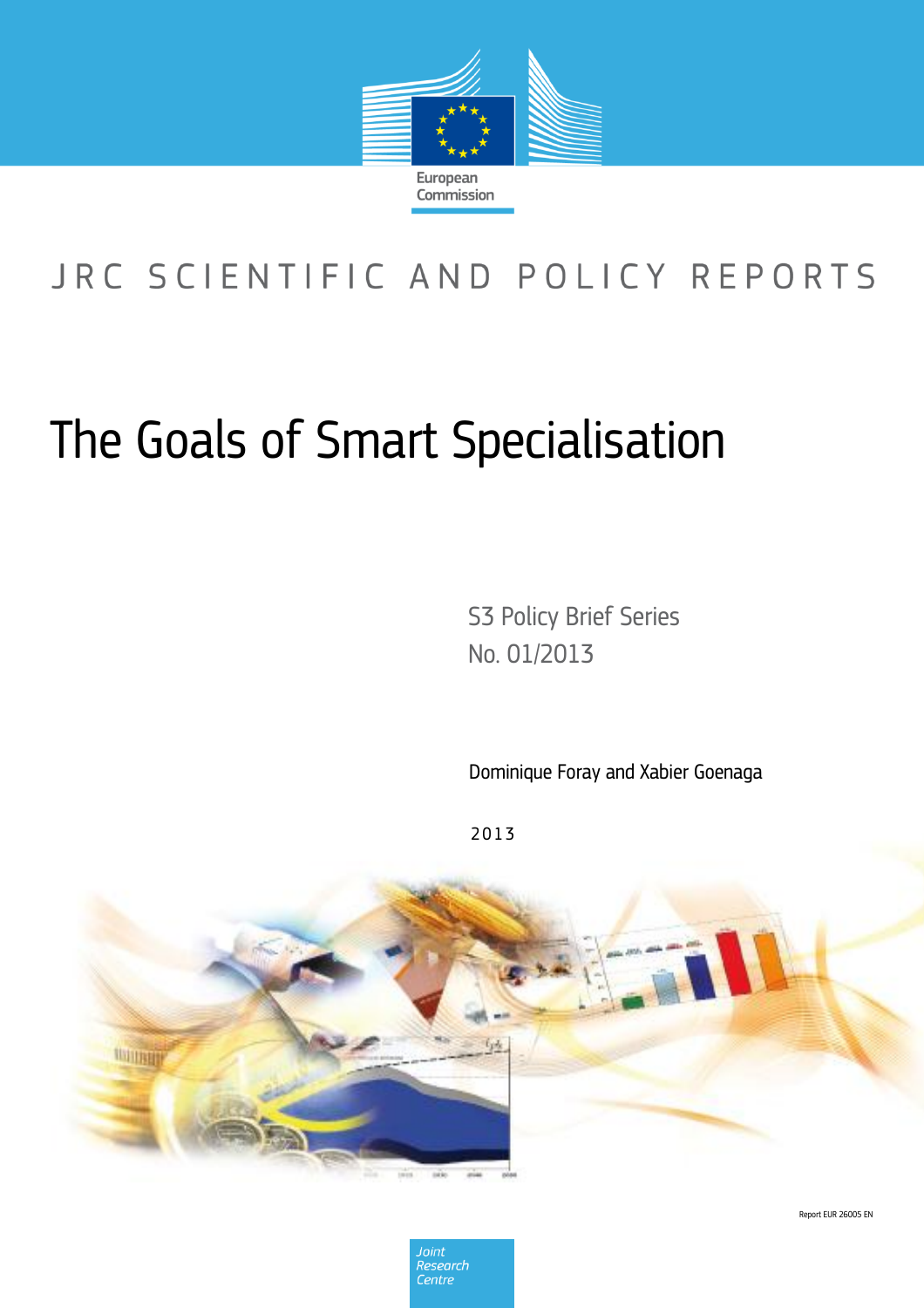European Commission Joint Research Centre Institute for Prospective Technological Studies

Contact information Address: Edificio Expo. c/ Inca Garcilaso, 3. E-41092 Seville (Spain) E-mail: jrc-ipts-secretariat@ec.europa.eu Tel.: +34 954488318 Fax: +34 954488300

http://ipts.jrc.ec.europa.eu http://www.jrc.ec.europa.eu

#### Legal Notice

Neither the European Commission nor any person acting on behalf of the Commission is responsible for the use which might be made of this publication.

Europe Direct is a service to help you find answers to your questions about the European Union Freephone number (\*): 00 800 6 7 8 9 10 11 (\*) Certain mobile telephone operators do not allow access to 00 800 numbers or these calls may be billed.

A great deal of additional information on the European Union is available on the Internet. It can be accessed through the Europa server http://europa.eu/.

JRC82213

EUR 26005 EN

ISBN 978-92-79-30547-4 (pdf)

ISSN 1831-9424 (online)

doi:10.2791/20158

Luxembourg: Publications Office of the European Union, 2013

© European Union, 2013

Reproduction is authorised provided the source is acknowledged.

Printed in Spain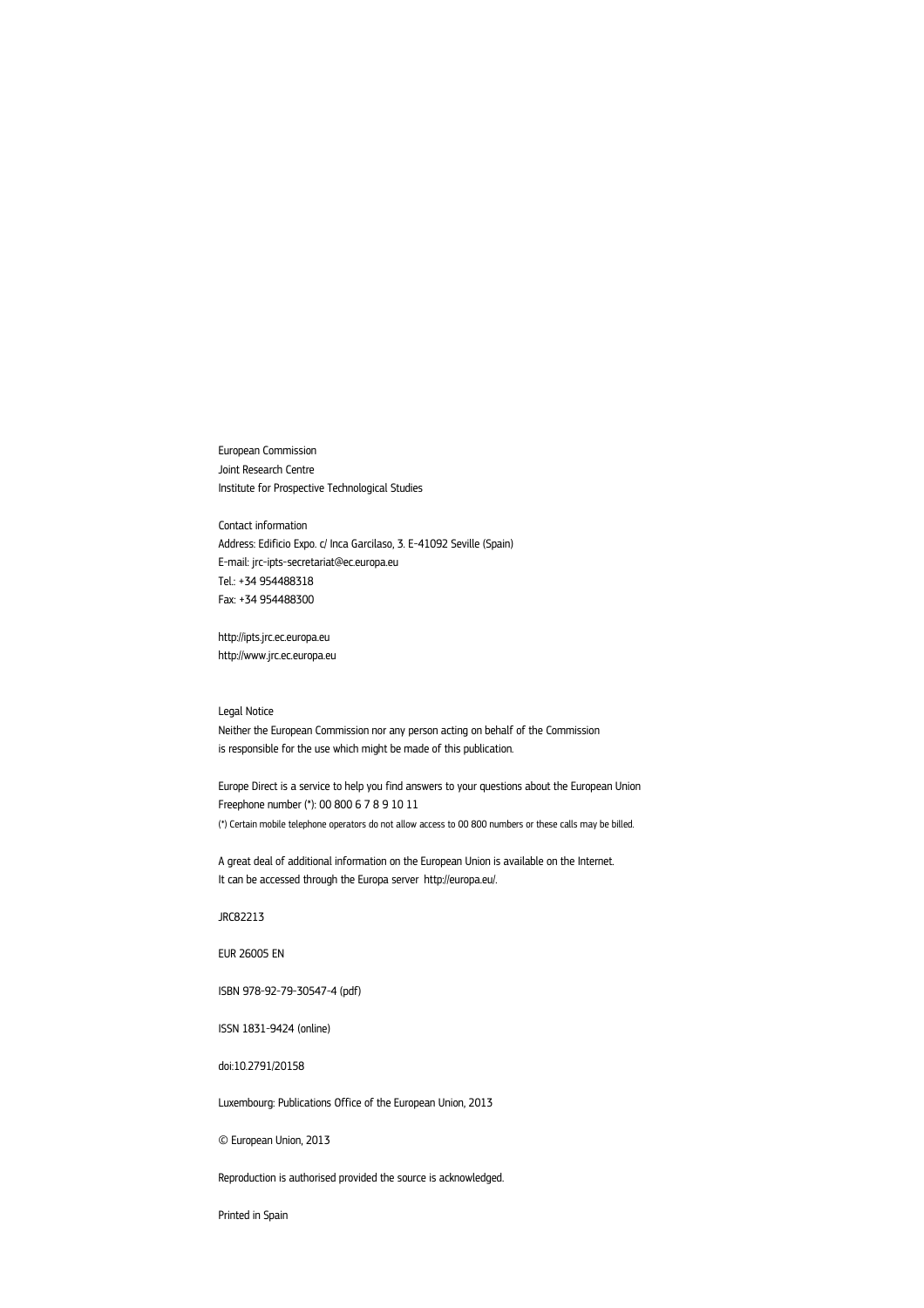

## **The goals of smart specialisation**

Dominique Foray\* and Xabier Goenega\*\*,<sup>a</sup>

\*Ecole Polytechnique Fédérale de Lausanne, (Switzerland) \*\*European Commission, JRC-IPTS, Seville (Spain)

S3 Policy Brief Series n° 01/2013 – May 2013

S3 Platform, JRC-IPTS

#### **Abstract**

Smart specialisation is an innovative policy concept which emphasizes the principle of prioritisation in a *vertical* logic (to favour some technologies, fields, population of firms) and defines a method to identify such desirable areas for innovation policy intervention. Its rationale involves both *the fact* that, even in the information age, the logic of specialisation is intact, particularly for small entities such as regional economies in Europe and *the argument* that the task of identification (of what should be prioritised) is very difficult and therefore needs a sophisticated policy design.

Smart specialisation is not a planning doctrine that requires a region to specialise in a particular set of industries. Instead, it seeks robust and transparent means for nominating those new activities, at regional level, that aim at exploring and discovering new technological and market opportunities and at opening thereby new domains for constructing regional competitive advantages. Thus, rather than offering a method for determining if a hypothetical region has a "strength" in a particular set of activities, e.g., tourism and fisheries, the crucial question is whether that region would benefit from and should specialise in certain R&D and innovation projects in some lead activities such as tourism or fisheries.

With this policy brief, it is our aim to set out a coherent vision of the *goals* of the policy approach that is evoked by the term *smart specialisation*. A second policy brief will be soon published and will explore the requirements and implications of operationalising that conceptualisation.

<sup>&</sup>lt;sup>a</sup> The views expressed are purely those of the author and may not in any circumstances be regarded as stating an official position of the European Commission.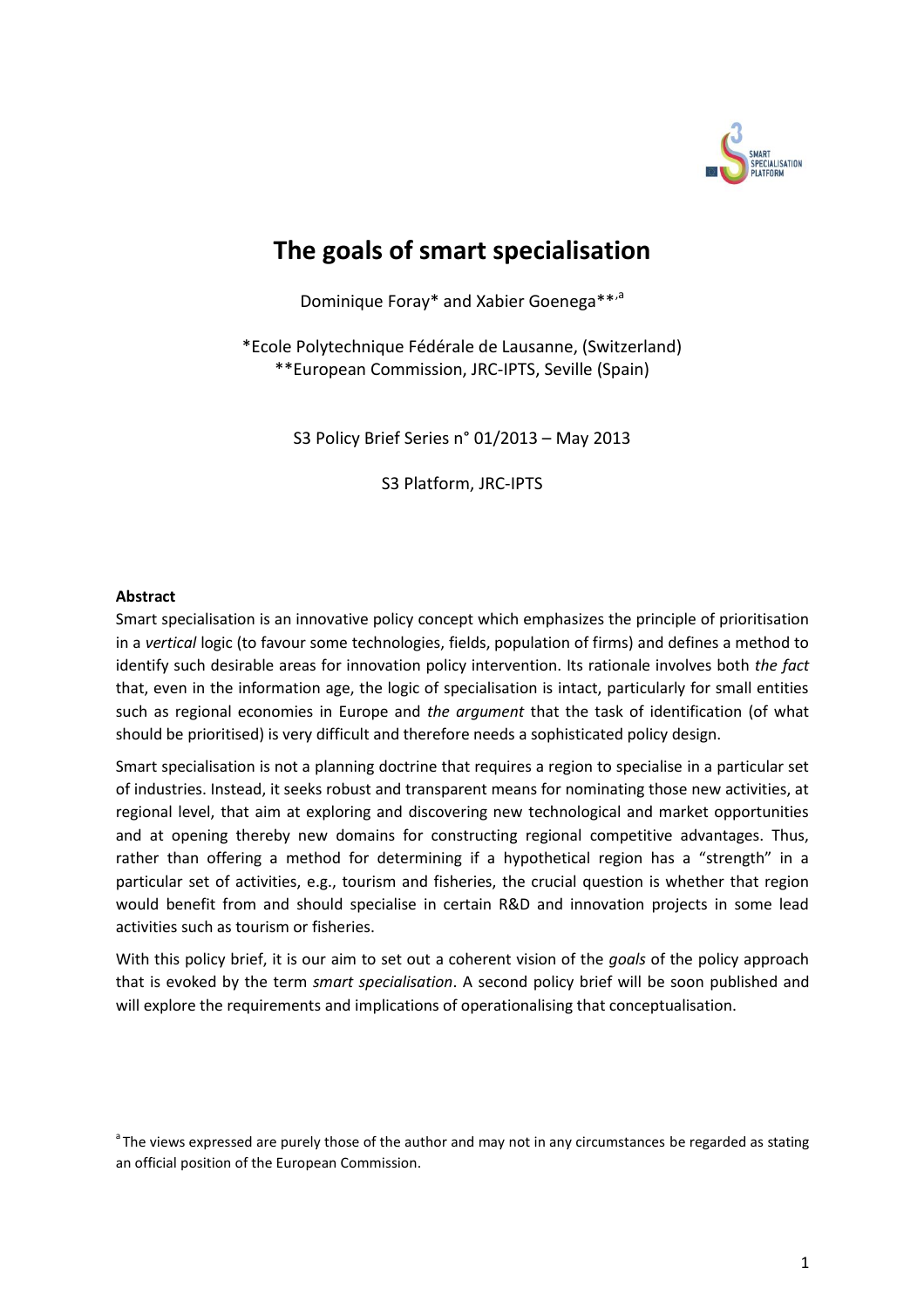#### **1 – Towards a new architecture for regional innovation strategy**

A regional strategy for innovation traditionally consists mainly of *horizontal* measures and *neutral* policy aimed at improving general framework conditions and capabilities (good universities, human capital, intellectual property rights, research and ICT infrastructure, competition and openness, and so on). **1** The new strategy, now defined as a key component of the future cohesion policy of the EU, retains this emphasis on horizontal measures but adds a new 'logic' about smart specialisation. Smart specialisation centres on a more *vertical* and *non-neutral* logic of intervention; that is to say a process of identification and selection of desirable areas for intervention, implying choices of technologies, fields, sub-systems that could be favoured within the framework of the regional policy.

This new concern with more vertical and non-neutral choices, which are supposed to drive certain specialisation effects, is an important and welcome evolution. It is particularly welcome in the information age, because the logic of specialisation is intact. Significant returns to size and critical mass in R&D and other innovation-related activities are empirically identified in numerous academic papers.<sup>2</sup> Although based on different methods and illustrating various dimensions of inventive and innovative activities, all this empirical evidence says the same thing: there are substantial indivisibilities in knowledge production at both micro and macro levels. Gains from specialisation are central in R&D; even the ability to capture knowledge spillovers generated by others depends on the existence of a sufficiently large R&D sector in close proximity. Small is not necessarily more beautiful in the information age. If you are small, you are not in a good position to benefit from returns to size and so you have to be smarter. Concentrating resources in a few domains and focusing efforts generate size and critical mass effects that will not arise if you do a little of everything. It is also clear that focusing and concentrating resources on a limited number of activities is probably not enough and will not create any efficiency if the choices of the activities are rather conservative and imitative. In such cases, regions compete for the same resources, with none making any significant impact.<sup>3</sup> In short, regions should practise resource concentration and focus by developing distinctive and original areas of specialisation. "They need to particularise themselves" !<sup>4</sup>

However, prioritising certain technologies or domains always entails a risk because this implies predicting the future development of technologies and markets. Horizontal policies might be difficult to achieve but the risk of being wrong is minimized; i.e. the *identification* of what to do is not so difficult (everybody knows about the direct and indirect framework conditions to foster innovation). In contrast, the *identification* of desirable areas of intervention in a more vertical fashion – what technology, what sub-systems – is extremely difficult and entails a great risk. Business as usual strategies to minimise these risks are of two sorts:

- i. "café para todos" (!): politicians like to spread the money over all constituencies and dislike having to make choices between them. However in such a case, no serious prioritisation can be expected.
- ii. imitating other regions (or California!), so that if the choices are wrong and failures occur, at least these are failures that all the other regions will experience.

 $^1$  A neutral policy is a policy that does not select projects according to preferred fields or any such criteria, but responds to demands that arise spontaneously from industry (definition taken from Trajtenberg, 2002).

<sup>2</sup> See for example: Henderson and Cockburn, 1996; Agrawal *et al*. (2010); Agrawal and Cockburn (2002); and Trajtenberg ( 2002).

 $3$  For an analytical development of this argument, see David (1998).

<sup>4</sup> Oral communication by Paul David, *Knowledge for Growth* meeting.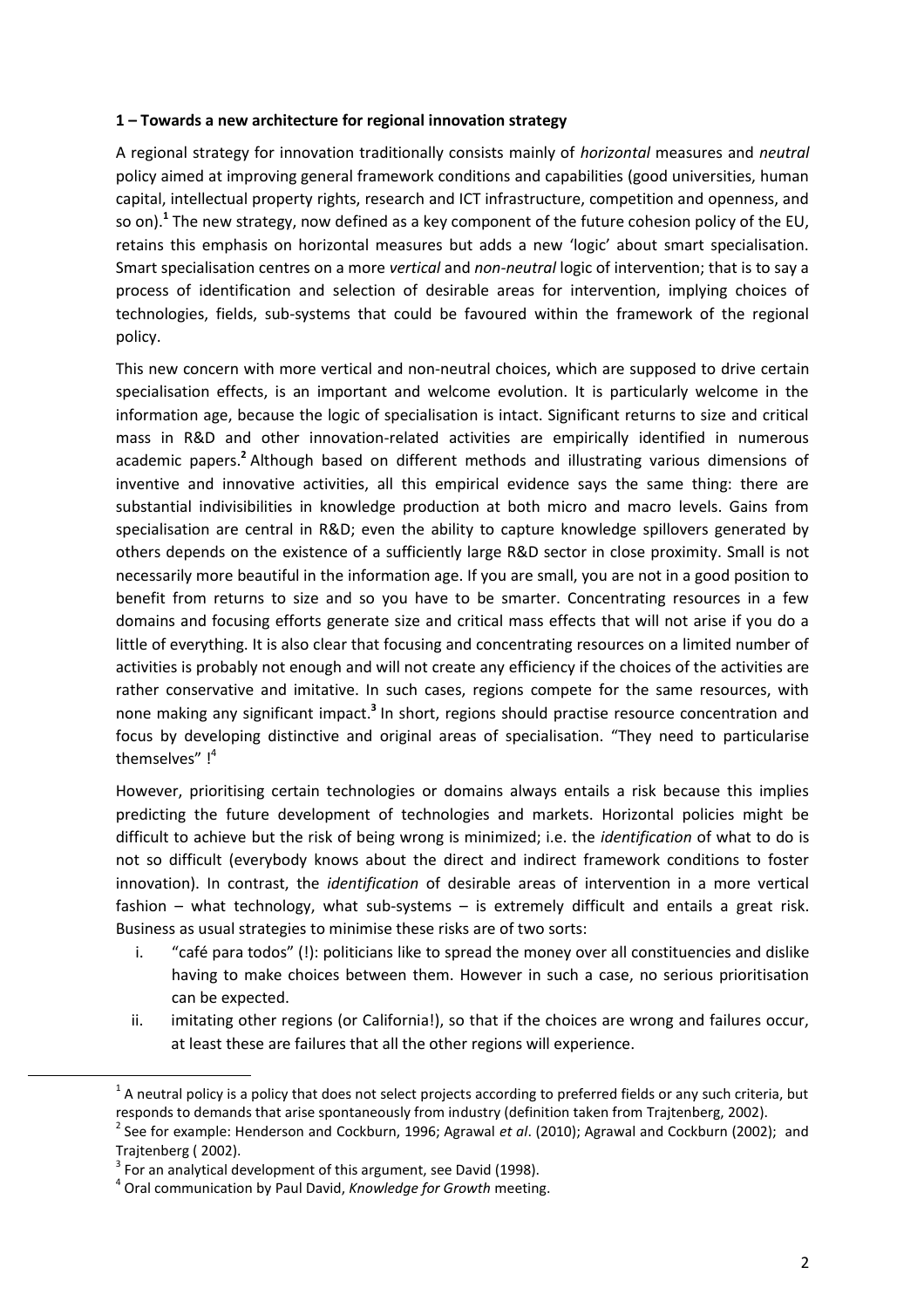Smart specialisation is both a *policy objective* to force regions and countries to take such risks and a *process* to help policy-makers to identify domains and activities for potential specialisation. The difficult policy challenge facing smart specialisation is to emphasise the vertical logic of prioritisation while avoiding the government failures usually associated with the top-down and centralised bureaucratic processes of technology choices and selection. How to prioritise and favour some R&D and technological activities, some sub-systems or some fields, while not dissipating the extraordinary power of market-driven resource allocation in boosting decentralised entrepreneurial experiments? Vertical prioritisation is difficult; this is why smart specialisation is about defining a method to help policy-makers identify desirable areas for innovation policy intervention.<sup>5</sup>

#### **2- On the process and procedures of smart specialisation**

The central insight of smart specialisation is that, beyond the horizontal programmes essential to improve framework conditions and general capabilities, it is crucial to set priorities. Resources should be concentrated in specially selected domains dealing, with particular kinds of technology, field, disciplines, sub-systems within a sector or at the interstices of different sectors.

Activities that –

- i. show potential they are new, aim at experimenting and discovering technological and market opportunities and have the potential to provide learning spillovers to others in the economy – and;
- ii. have scale and agglomeration economies or produce the characteristics of coordination failures (profitable activities can fail to develop unless both upstream and downstream investments are made simultaneously)

– are natural candidates for prioritisation. However principles i) and ii) are very general and identifying new activities as priorities in real life is no trivial matter. Let's try to be more specific! At least five policy principles are important. They have been conceptualized and studied, to some extent, in the *New Industrial Policy* literature (Rodrik, 2004; Hausmann and Rodrik, 2003; Aghion *et al*., 2011; and Trajtenberg, 2002) but have yet to be addressed in a very systematic way.

### *Granularity (principle n°1*)

The level at which priorities are identified, assessed and supported should not be too high, otherwise smart specialisation transforms itself into a sectoral prioritisation and - as stressed many times - there is no rationale to prioritise *sectors* in terms of innovation policy. Sectoral level prioritisation is what old-fashioned industrial policy did, based on a very weak and controversial rationale, particularly in the area of innovation policy

However, intervention at too detailed a level would transform smart specialisation into a horizontal policy via which all micro-projects of some merit would be supported (a task usually done by R&D tax credit systems or programmes of R&D subsidies targeting the whole population of firms).

 $\overline{a}$ 

<sup>5</sup> See Foray *et al*. (2009).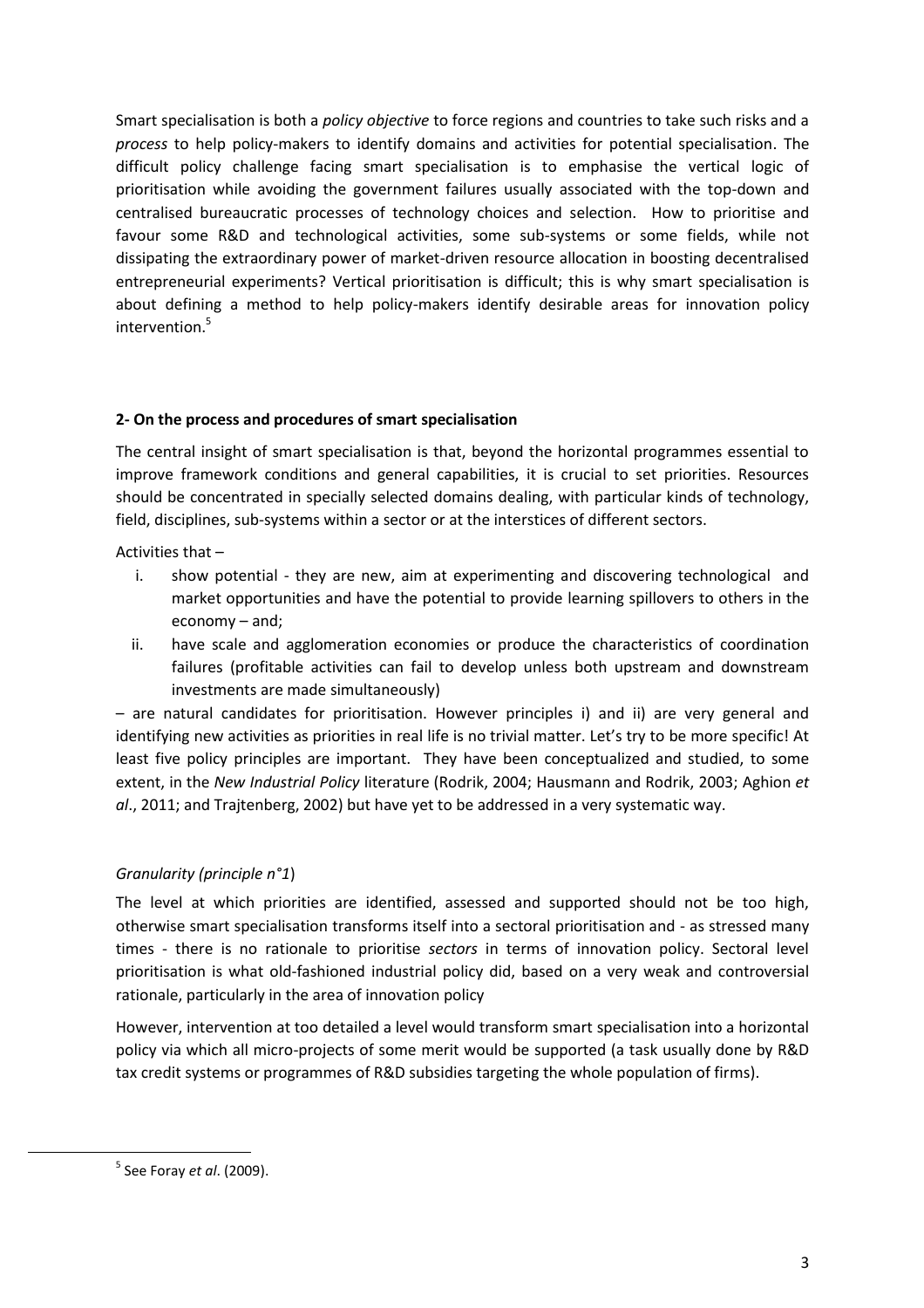The point here is to identify the right level, between sectors and very micro-activities, at which it is possible to observe in detail the pieces of the knowledge economy that a region can take as a basis for smart specialisation. The relevant level is of "mid-grained" granularity. At this level:

- new activities/projects involve groups of firms and other (research) partners;
- the aim is to explore a new domain of (technological and market) opportunities;
- there is potentially a certain weight and a high significance relative to the regional economy (in terms of the kind of structural changes it is likely to generate).

An example is the case of companies exploring the potentials of nanotech to improve the operational efficiency of the pulp & paper industry (Finland). In such a case, the priority is not the pulp and paper sector as a whole, but rather the activity involving the development of nanotech applications for the pulp and paper industry. In the case of plastics firms exploring diversification from the car industry to biomedical innovations (Basque Country), it is not the plastic industry that is prioritised as such but the activity of exploring diversification opportunities towards biomedical applications. In the case of automotive subcontractors exploring diversification towards new sectors (British Midlands), again what should be prioritised is not the whole sub-contracting sector but the activity of exploring a transition path from the car industry towards new markets.<sup>6</sup>

What governments would support in these cases is neither whole sectors nor single firms but the growth of *new activities*. The notion of a *new activity* is somewhat fuzzy. Of course economic activities take place at firm level, but the essence of smart specialisation –as well as of any kind of new industrial policy<sup>7</sup> – is not to favour one particular firm but to support the development of collective action and experience aiming at exploring, experimenting and discovering new opportunities. Targeting the development of new activities as defined above allows the government to achieve two things through the same policy: it (indirectly) improves the general performance of the sector, while at the same time building capabilities and expanding the knowledge base towards new fields (e.g. the development of nano/bio applications etc.).

#### *Entrepreneurial discovery (principle n°2)*

How are the new activities generated? From what sort of initiatives do they come from? Smart specialisation involves a self-discovery or entrepreneurial discovery process<sup>8</sup> that reveals what a country or region does/will do best in terms of R&D and innovation. There is always an element of gambling and risk in any policy aimed at identifying and prioritising the firms, technologies or sectors to be supported; and the best bet is entrepreneurial trial and error. This principle is so important that any model that did not include this provision would have an entirely different character. Its importance lies in the association of two words: *entrepreneurial* and *discovery*.

#### *Entrepreneurial…*

Priorities will be identified where and when opportunities are discovered by entrepreneurs. Prioritisation is no longer the role of the omniscient planner but involves an interactive process, in

<sup>6</sup> These examples come from the following case studies: Nikulainen (2008); Navarro *et al.* (2011); MacNeill and Bailey (2008).

 $<sup>7</sup>$  See Aghion et al. (2011).</sup>

 ${}^{8}$ The notion of "entrepreneurial discovery" used in the smart specialisation framework draws on works in development economics, in particular Hausman and Rodrik's view of development as "a self-discovery process", see Hausmann and Rodrik (2003).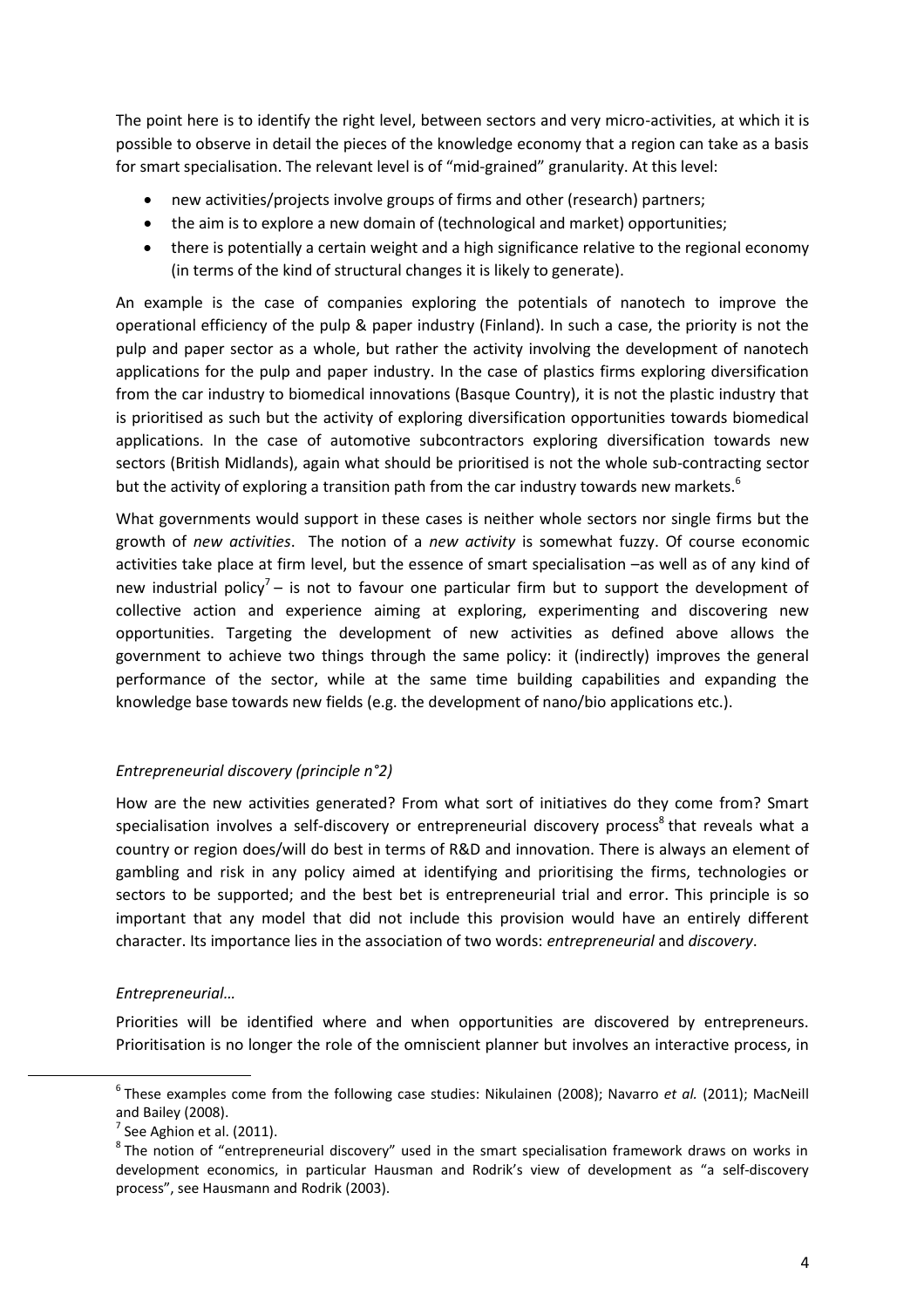which the private sector is discovering and producing information about new activities, and the government assesses potential and then empowers those actors who are more capable of realising this potential (Rodrik, 2004).

This principle allows a clear-cut distinction to be made between the smart specialisation approach and older policy style that involved centralised or indicative planning methods for identifying industrial development priorities. These old approaches to the problem of prioritisation and resource concentration involved formal exercises based on rational and robust theories (intersectoral matrixes, technological interdependencies and hierarchical structures, technological complexities). They were, however, by their very nature, driven by preconceptions regarding industrial priorities and technological opportunities. Such approaches, which claimed to be very scientific and rational in their ways of identifying priorities, targets and objectives, were actually often very naïve because they excluded knowledge essential for success - entrepreneurial knowledge. 9

Entrepreneurs in the broadest sense (innovative firms, research leaders in higher education institutions, independent inventors and innovators) are in the best position to discover the domains of R&D and innovation in which a region is likely to excel given its existing capabilities and productive assets. Entrepreneurial knowledge is most often distributed within a regional system. Some pieces of this knowledge are also likely to be located elsewhere. Boosting entrepreneurial discovery as a policy challenge implies therefore building external organisations of connections with universities, laboratories, suppliers, users, in order to integrate and structure this divided and dispersed knowledge.

#### *…discovery*

 $\overline{a}$ 

We are talking of entrepreneurial *discovery*, not entrepreneurial *innovation*. This means that the notion of *entrepreneurial discovery* is not only important to emphasize the bottomup/decentralized logic of the policy process and thereby to oblige policy makers to design and implement modern governance mechanisms. It is also crucial to introduce a central distinction between "innovation" and "discoveries". What will matter and will need to be identified and supported as vertical priorities are not "simple" innovations undertaken by individual firms. Horizontal policies are just designed to subsidise the costs of R&D and innovation and incentivise any potential innovator and "good projects". Vertical policies need to target activities aiming at exploring, experimenting and learning about what should be done in the future within one sector or between different sectors in terms of R&D and innovation. Indeed, the entrepreneurial *discovery* that drives the process of smart specialisation is not simply the advent of an innovation but the deployment and variation of innovative ideas in a specialised area that generate knowledge about the future economic value of a possible direction of change. $^{10}$ 

<sup>&</sup>lt;sup>9</sup> Entrepreneurial knowledge involves much more than knowledge about science and techniques. Rather, it combines and relates such knowledge about science, technology and engineering with knowledge of market growth potential, potential competitors as well as the whole set of inputs and services required for launching a new activity.

 $10$  To the best of our knowledge, the earliest economic conceptualisation of 'discovery' as opposed to innovation is to be found in the works that Hirshleifer devoted to knowledge and information in the early 70s. In his works he developed a formal expression of *discovery information* as a compound event A which consists of the joint happenings: "state a is true (something is possible)" and "this fact is successfully exploited (what is possible is created)". The first event has a probability ∏a while the second event has a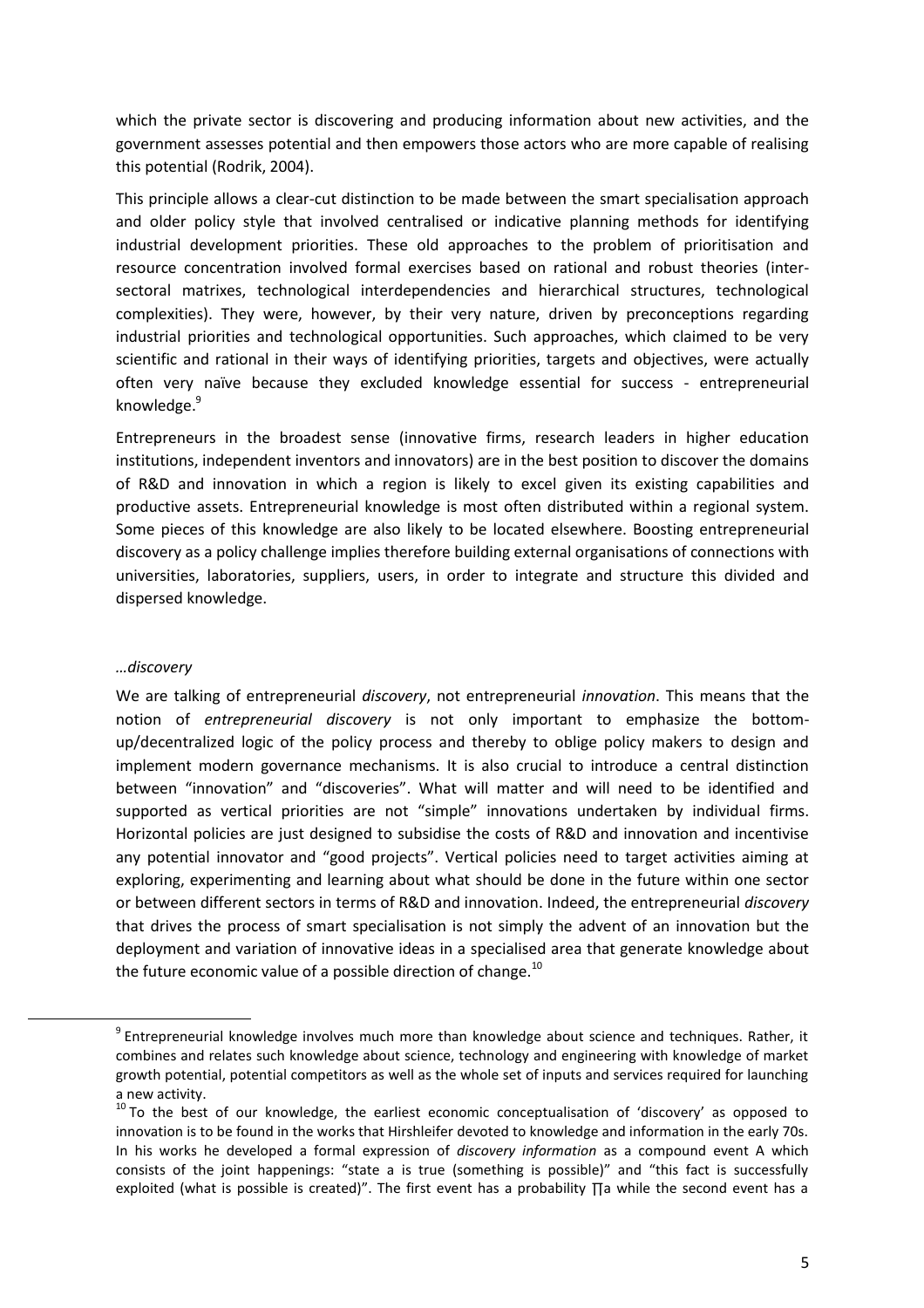The cases mentioned above (in Finland, Basque Country and British Midlands) do indeed describe entrepreneurial explorations, experiments and discoveries (not simple innovations) which are about the complementarities between a general purpose technology (or a key enabling technology) application and a traditional sector (the case of pulp and paper) or about a transition path from an existing set of collective capabilities to the foundations of a new business or about potential economies of scope between two different activities. Such discoveries open a new domain potentially rich in innovations and learning spillovers.

#### *Spillovers*

Discoveries are characterised by a strong learning dimension. The social value of the discovery is that it informs the whole system that a particular domain of R&D and innovation is likely to create new opportunities for the regional economy. This is not the standard model, whereby an innovator excludes others from the use of the innovation in order to appropriate the largest fraction of the benefits. According to Hirshleifer (1971), public information about the discovery (about ∏a, see footnote 9 below) is socially valuable in redirecting productive decisions. Discoveries and subsequent emerging activities have the potential to provide learning spillovers to other agents in the regional economy. Thus, as the next policy brief will further elaborate, the reward for entrepreneurial discoveries has to be structured in such a way that it will maximize these spillovers.

While entrepreneurial discovery signifies the opening of exploitation opportunities, entry constitutes the confirmation that others see this discovery as meaningful. When the initial experiment and discovery are successful and diffused, other agents are induced to shift investments away from older domains with less potential for growth than the new one. Entry is a key ingredient of smart specialisation so that agglomeration externalities can be realised: the discovery of a potential domain in which a region could become a leader should very quickly result in multiple entrants to the new activity. This is the onset of the clustering phase of a smart specialisation process.

#### *Structural changes*

 $\overline{a}$ 

The potential success of discoveries and new activities that aim at exploring and experimenting with a new domain of opportunities will ultimately translate into some kind of structural changes within the economy. The outcome of the process is thus much more than a "simple" technological innovation but rather a structural evolution of the whole regional economy.

Structural changes as the main outcome of a smart specialisation process invariably involve some kind of related diversification, a process that builds upon existing capabilities and industrial knowledge and that is animated by the development of R&D and innovation activities. In other words, structural evolution is an accumulative process that links the present and future strengths of a regional economy in a particular domain of activity and knowledge. Different logics of related diversification may be identified:

 Transition is characterised by a new domain emerging from an existing industrial commons (a collection of R&D, engineering, and manufacturing capabilities that sustain innovation).

probability ∏A with ∏a > ∏A . The discovery process provides information about ∏a (something is possible (innovations) that will happen with a probability ∏A. See Hirshleifer (1971).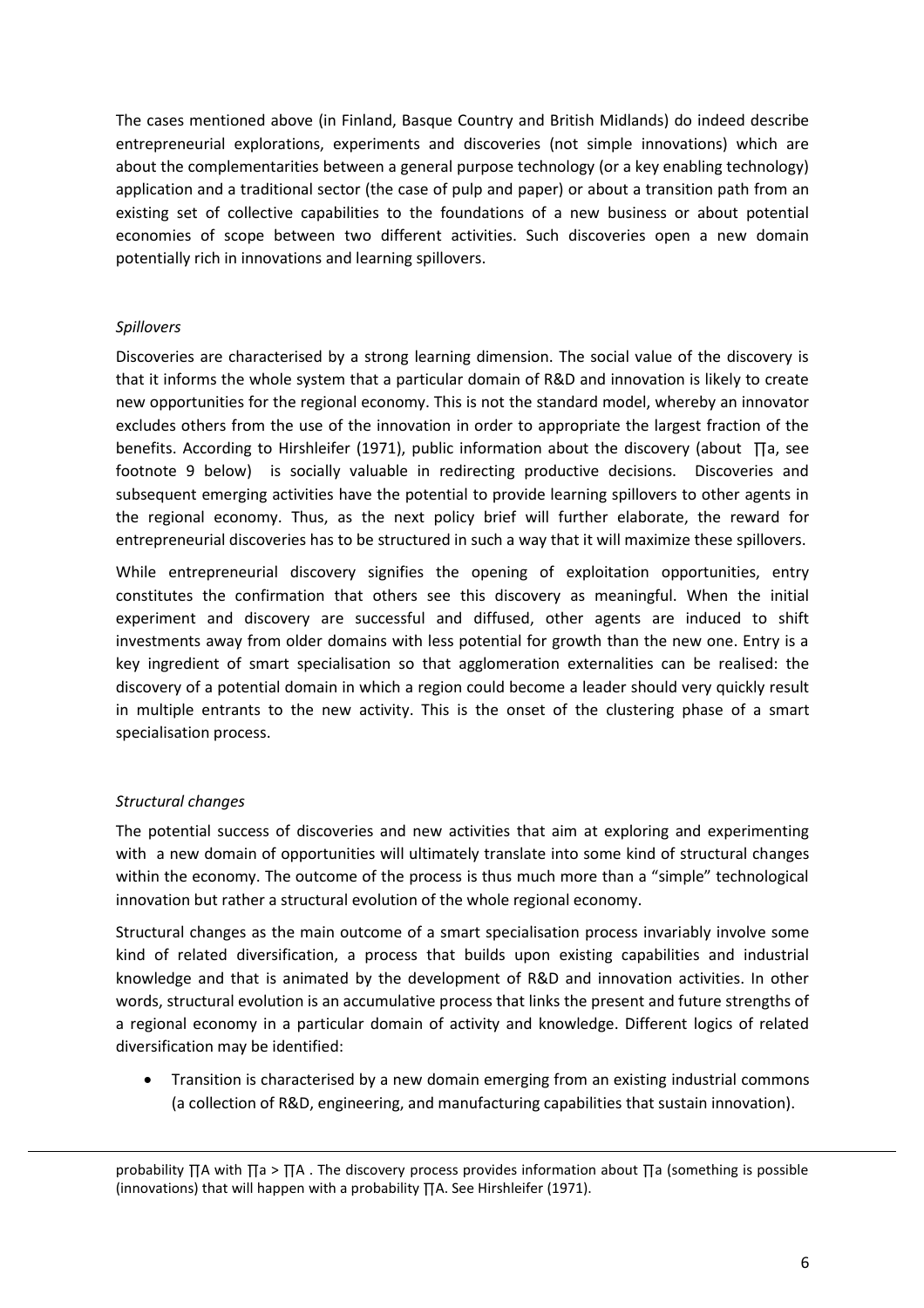- Modernisation is manifest when the development of specific applications of a generalpurpose technology produces a significant impact on the efficiency and quality of an existing (often traditional) sector.
- Diversification, in a narrow sense, is a third pattern. In such cases the discovery concerns potential synergies (economies of scope, spillovers) that are likely to materialise between an existing activity and a new one. Such synergies make the move towards the new activity attractive and profitable.

We can see that, in general, what are discovered as future priorities are those activities where innovative projects complement existing productive assets. The pulp & paper/nanotechnology case exemplifies a process of modernisation of a traditional industry. The plastics/medtech case exemplifies a process of diversification or transition from an existing set of capabilities to a new business. All these cases involve the generation of related variety (Frenken *et al.,* 2007).

However, a last pattern is also possible; it involves the radical foundation of a domain. This case does not fall into the related diversification pattern and involves the opening of exploitation opportunities not related with any existing productive assets.

Linking the two first principles of a smart specialisation policy (granularity and entrepreneurial discovery) leads to the following statement: setting priorities in a smart specialisation perspective involves identifying (and also constructing) those entrepreneurial discovery projects or new activities aiming at exploring, experimenting with and learning what an industry or subsystem should do in terms of innovation and R&D to improve its situation.

#### *Priorities emerging today will not be supported forever (principle n° 3)*

While at *t0* some priorities emerge and subsequent activities will be supported, it is expected that three or four years later other discoveries will be made in other parts of the regional system and the subsequent emerging activities will also be supported. This implies that the now "old" priorities should no longer be part of the smart specialisation strategy. Rodrik (2004) suggests the design of some kind of sunset clause for withdrawing support after an appropriate amount of time so that new priorities can be funded. The rationale is very simple: after four or five years, 'new activities' are no longer new. Whether they have failed or whether they have successfully reached maturity, they should no longer be a priority for the smart specialisation strategy. Smart specialisation entails strategic and specialised diversification. This principle is important to help policy makers make choices and decide priorities. These choices are not so difficult since activities not currently selected, still retain a chance of being supported in the future.

#### *Smart specialisation is an inclusive strategy (principle n° 4)*

Within the regional economy, different sub-systems (sectors, clusters) perform very differently. It would be easy to look only at the most dynamic and productive part of the economy to search for entrepreneurial discoveries and select priorities. However this would represent a quite narrow and exclusive view of smart specialisation. This also represents an inefficient process of resource allocation since it is precisely the less dynamic parts of the economy that desperately need structural changes (modernisation, diversification or transition), and therefore to be part of the smart specialisation strategy. As E.Phelps argues: "*While dynamism is crucial, we want dynamism*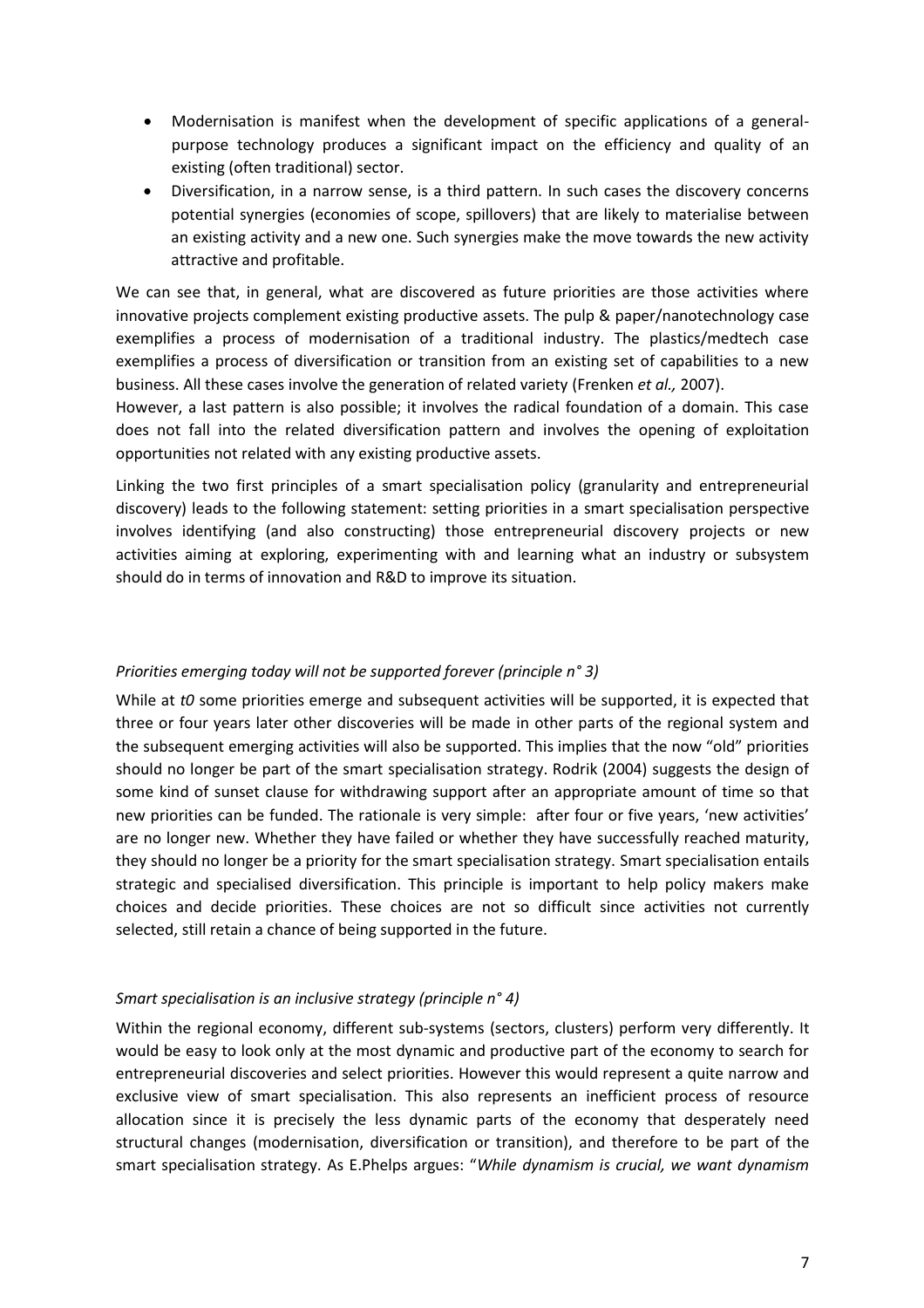*with economic justice – with what I call economic inclusion. It means drawing companies and people into the economic sector of a modern economy, where new ideas for new processes and products are conceived and experimented*"(Phelps, 2012). Smart specialisation needs to be inclusive. This does not mean that the strategy will support a project in every sector (the last word is given to the entrepreneurial discoveries!) but inclusive smart specialisation means giving every sector a chance to be present in the strategy through a good project. Inclusiveness will imply different paces and tempo of the policy because identifying and prioritizing good projects in the less dynamic parts of the economy will be more difficult and more costly than in the most dynamic parts. This practical dimension of implementation will be further developed in the next policy brief.

#### *The experimental nature of the policy and the need for evaluation (principle n° 5)*

Clear benchmarks and criteria for success and failures are needed. Because of its nature this policy is experimental: it is the nature of entrepreneurial discovery that not all investments in new activities will pay off. Evaluation is therefore a central policy task so that the support of a particular line of capability formation will not be discontinued too early nor continued so long that subsidies are wasted on non-viable projects.

#### **3 – Goals and metrics**

It is now possible to identify the precise goals of smart specialisation and to propose how to quantify progress towards them.

#### *Goals*

The principles that form the baseline of the policy process make it very similar to the agenda of the so-called new industrial policy.

The following key words –

- *non-neutral* policy,
- keeping market forces working (*entrepreneurial discovery*),
- *interactive process* between policy and the private sector,
- *activity* as the right level of intervention,
- *evolving* priorities,
- *experimental* nature of policy,
- what is important here is the *process* that helps reveal areas of desirable interventions

– compose the frame of reference and from this perspective a smart specialisation strategy is just a good economic policy of the type that even mainstream economists could prescribe.<sup>11</sup> From this it follows that the main objectives of a smart specialisation policy are not about generating technological uniformity and mono-culture, nor about prioritising sectors or eliminating areas of activities.

On the contrary, smart specialisation goals involve:

 $\overline{a}$ 

 $11$  See Rodrik (2004).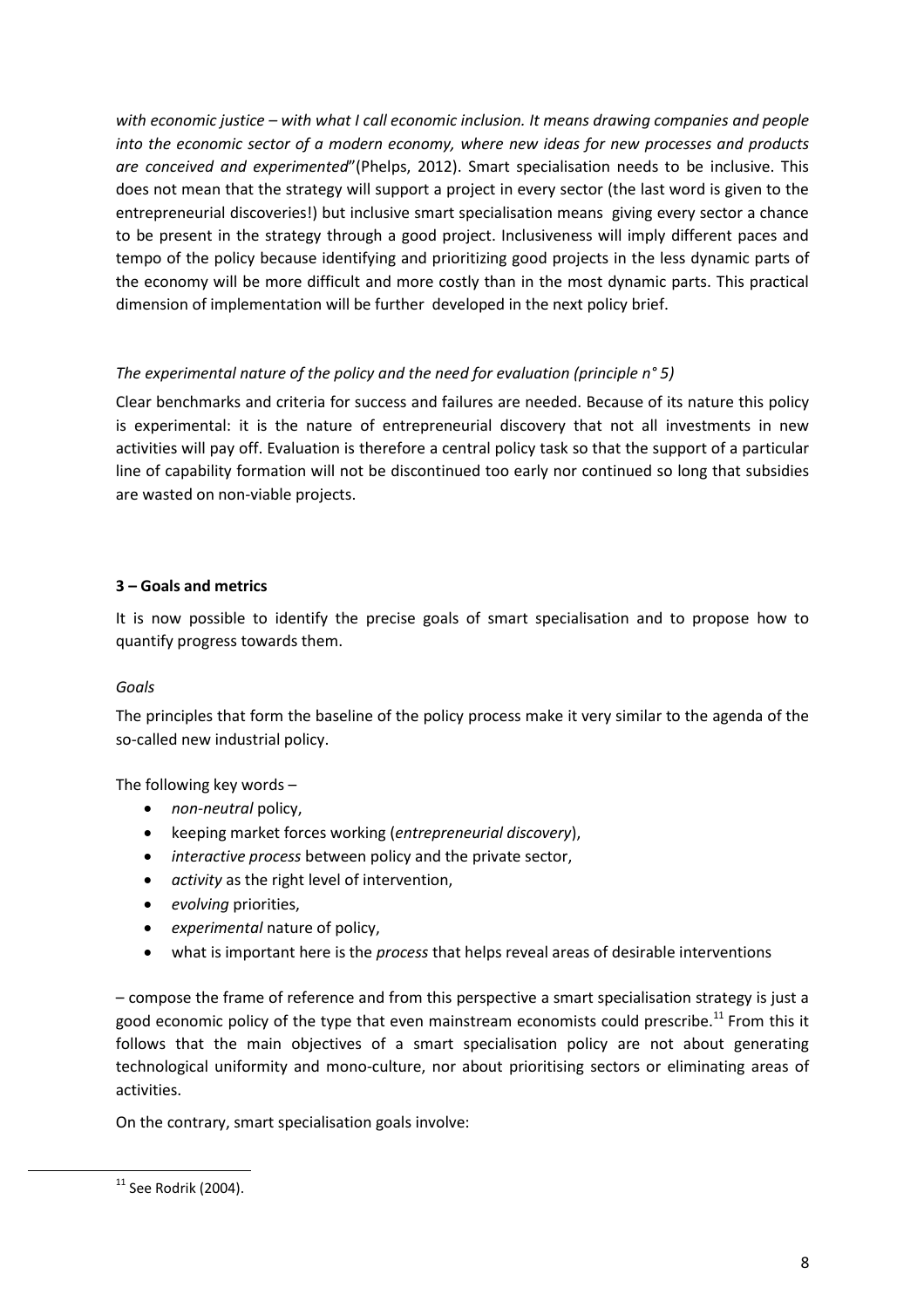- i. facilitating the emergence and early growth of new activities which are potentially rich in innovation and spillovers;
- ii. diversifying regional systems through the generation of new options;
- iii. generating critical mass, critical networks, critical clusters within a diversified system.

#### *The relevance of goals for different types of region.*

Smart specialisation principles and goals provide strategies and roles for any region. Indeed, the concept is built around the fact that there is not only *one game in town* in terms of R&D and innovation. Rather there are many other kinds of productive and potentially beneficial activities apart from the invention of fundamental knowledge needed for the development of general purpose technologies and tools (GPTs) such as information and communication technology (ICT) or biotechnology.<sup>12</sup> There are in fact different logics or orders of innovation (Bresnahan, 2010; Bresnahan and Trajtenberg, 1995). In other words, innovation often involves the development of applications of a GPT which has been invented elsewhere. Some regions can indeed specialise in the invention of the GPT while others will invest in the 'co-invention' of applications to address particular problems of quality and productivity in one or a few important sectors of their economies.

#### *...for followers…*

 $\overline{a}$ 

Co-invention' is an important notion here. The very act of adopting some ICTs (or any other GPTs) to improve operational efficiency or product quality in a given sector of industry or service is by no means a simple task. ICT applications are not ready and waiting on the shelf for new users. The coinvention of applications involves a great deal of R&D, design and redesign, i.e. a collection of knowledge-driven activities. Smart specialisation therefore implies rejecting the principle of a sharp division of labour between knowledge producers and knowledge users. All regions face challenges in terms of improving the operational efficiency and product quality in their business and industries and making these improvements is often a matter of R&D, capabilities development and innovation which generates a certain kind of structural change (e.g. "modernisation" or "capabilities upgrading").

The smart specialisation strategy seeks to avoid petrifying relative positions between followers and leaders with the less advanced regions being locked in to the development of applications and incremental innovations. Of course smart specialisation does not have magical properties to transform laggards into global leaders. However, at minimum, a smart specialisation strategy transforms less advanced regions into good followers: a region in transition which is building capabilities and is agglomerating knowledge resources in a certain domain of application, enabling it to capture knowledge spillovers from the leaders (those who are inventing the basic technology), to attract further knowledge assets and to develop an ecosystem of innovation with the prospect and the realistic hope of becoming a leader! A leader? Yes but a leader not in inventing the generic technology but in co-inventing specific applications (for example ICTs applied to logistics or biotechnology applications for monitoring agricultural production).

<sup>&</sup>lt;sup>12</sup> We use here the concept of GPT drawing on the academic literature in the economics and econometrics of innovation and growth (see footnote 15). This concept is rather similar to the notion of KETs (key enabling technology) that has been popularized by the EC.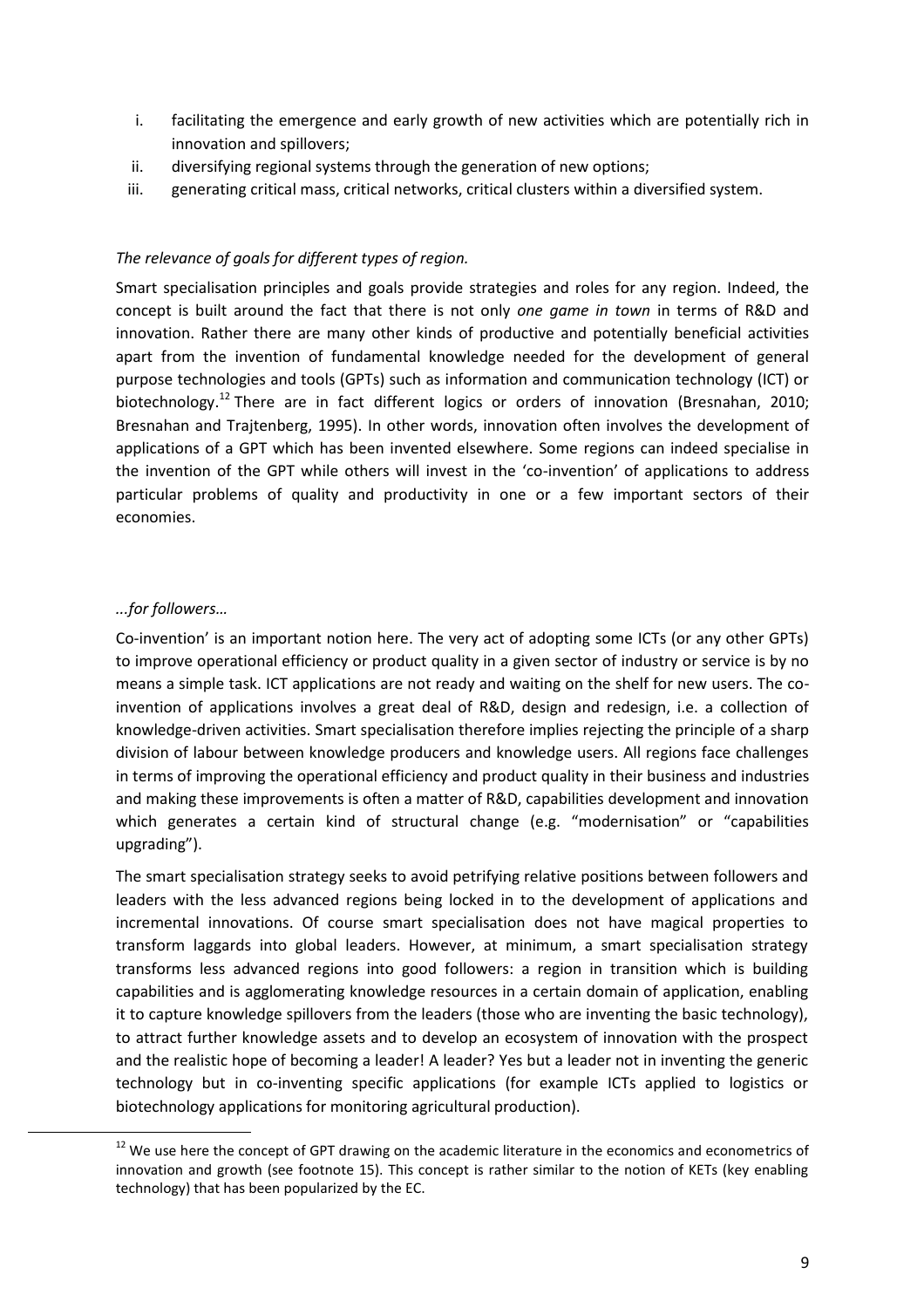This means that the follower regions and the firms within them, by designing and implementing a smart specialisation strategy, become part of a more realistic and practicable competitive environment -- defining an arena of competition in which the players (other regions with similar strategies) are more symmetrically endowed, and a viable market niche can be created that will not be quickly eroded away by the entry of larger external competitors.

#### *..and leaders*

Perhaps the best regions or countries have super-efficient systems in which discoveries are made continuously and good framework conditions enable new activities to grow well so that strategic diversification is happening at any time. Silicon Valley, for example, is well equipped to catch the new waves of opportunities because of its "innovation habitat". It is a habitat that is good at incubating not only IT start ups. Maybe! However, in most cases of successful regions, the success of today is not a guarantee of success for tomorrow. Successful clusters are not protected against the disease of the routinisation of innovation, creative myopia and collective inertia. Many historical cases tell the same story of very successful clusters or regions not capable of re-inventing themselves when new waves of technologies and market opportunities come. Moreover, when innovation is concentrated in a single large firm, it is proven that such a firm and its employees suffer from creative myopia. They are not inclined to look outside, to learn from others (Agrawal *et al.,* 2009).

Thus a relevant question for these leading regions is the following: are there enough experiments and discoveries beyond the current innovative routines? In leading regions too, entrepreneurs exploring new domains beyond and outside the innovation routines need to be identified and supported.

#### *Metrics*

 $\overline{a}$ 

Each of the goals of smart specialisation identified above suggests natural metrics for measuring progress. Clearly the measurement part of the smart specialisation agenda is still in progress. The indicators for the above-mentioned goals will have to be somewhat eclectic since the trends and evolutions underlying the three goals are not captured by the standard framework of indicators of knowledge and innovation.

However, the need for data and indicators about smart specialisation is critical. Without metrics and indicators as well as regular data collection, the patterns of smart specialisation strategies will not be discernible and policy makers will be unable to track progress, assess structural transformations and compare strategies. There is therefore a pressing need for further research and development in this area to build a collection of available statistics on several dimensions of smart specialisation.<sup>13</sup> Within the framework of this policy brief, we will limit ourselves to a few key suggestions for further development.

Beyond static approaches aimed at measuring the competitive position of regions in science and technology (patent, publications),<sup>14</sup> checking the correlations between public and private R&D<sup>15</sup> and of course measuring the structures of a regional economy (employment by sectors, etc.), there

<sup>&</sup>lt;sup>13</sup> Both OECD (DSTI, TIP steering group) and the S3 platform of the IPTS (JRC) are currently deeply involved in the development of a framework of indicators.

<sup>&</sup>lt;sup>14</sup> See for instance works by Konrad Debaeckere and collaborators.

<sup>&</sup>lt;sup>15</sup> See for instance works done at IPTS by Xabier Goenega and the team of the S3 platform.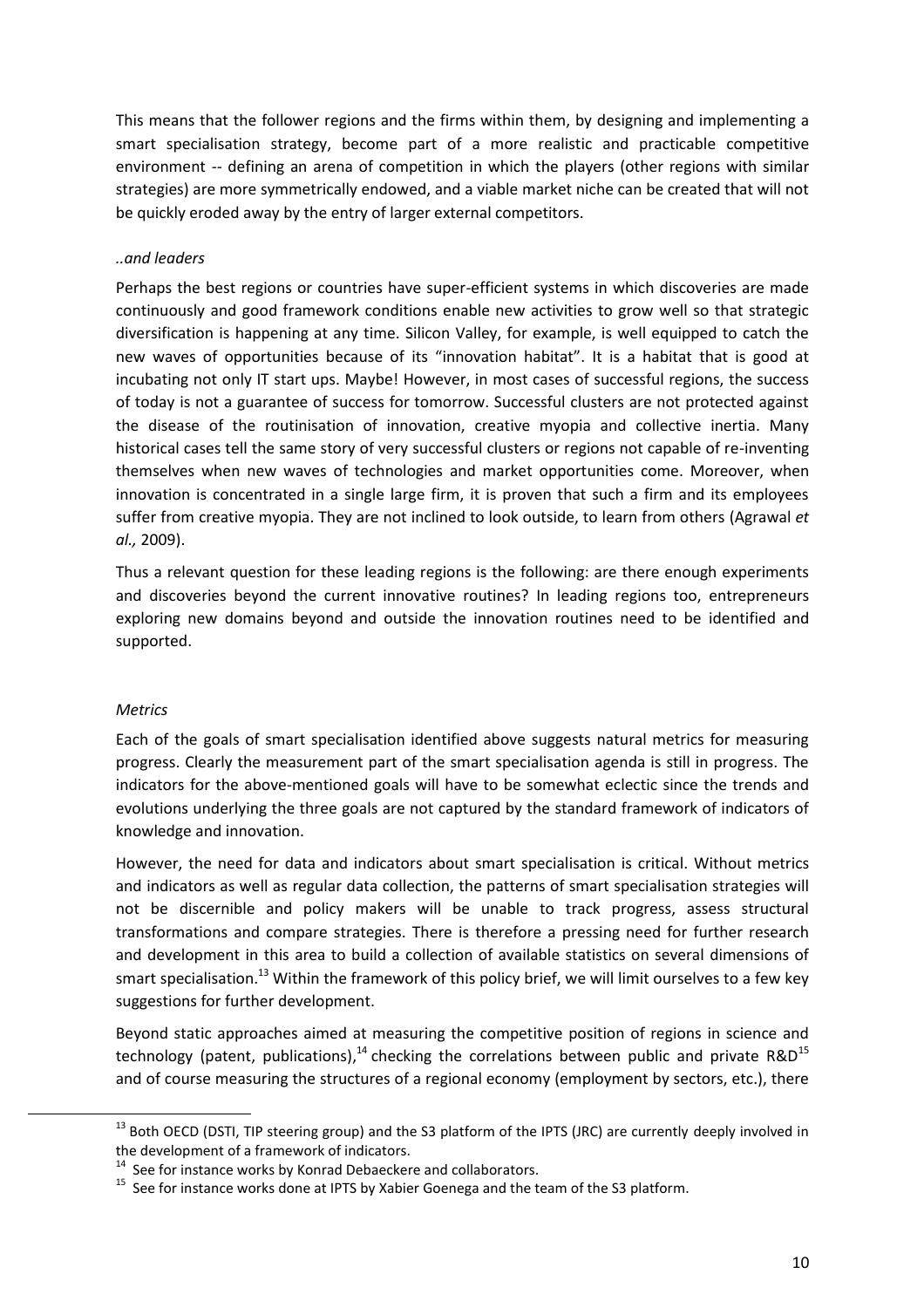is a need to measure the emerging trends regarding entrepreneurial discoveries, the development of new activities, the diversification of the system and the generation of critical clusters, in other words, measuring progress towards the different goals of smart specialisation.

The need for developing measures is absolutely crucial since the standard indicator framework is likely to be inadequate for some of the evaluation/assessment objectives. This is why an important challenge for applied economists in the area of smart specialisation is to enlarge the scope of empirical material that the economics profession will regard as legitimate, and perhaps even routine, in applied research. This effort is essential if the economics of smart specialisation is to progress beyond the purely abstract, and enable theory to be linked to practice.

#### **4 – Policy dilemmas**

The smart specialisation concept brings into increasingly sharp relief three innovation policy dilemmas that are present to some degree in any innovation policy. The articulation of these dilemmas forms the basis of the second part of this work, to be set out in the next policy brief, which deals with more practical issues concerning policy design and implementation. *The space of smart specialisation*

What is the right space for the deployment of a smart specialisation strategy? Is it the administrative space of a region or the space in which the relevant resources are available and can be deployed? Neither predefined "regions" nor specific sectors can be used *ex ante* to determine the boundaries of smart specialisation dynamics, as explained above. Whatever we call it  $-$  the knowledge ecology or the industrial commons –the collective R&D, engineering and manufacturing capabilities that sustain innovation are not necessarily deployed and contained within strict regional boundaries. Their development and evolution is likely to defy administrative frontiers. In other words, resources in the knowledge economy are not immobile and specific to each region. Extra-regional entrepreneurship, like extra-regional finance, and skilled "business services" can initiate and carry on new activities in regions where those factors of production are scarce. By the same token, such extra-regional resources (including research services) can develop and expand the capacity of small regional enterprises that have been launched by local entrepreneurs. This raises the question of the larger ecology of innovation to which the particular regional system belongs.

#### *The time of smart specialisation*

Policy makers who are willing to influence the process through which the regional economy will develop some new specialisation will face a particular class of the so-called Blind Giant's Quandary problem, meaning that public agencies have the greatest opportunity to influence future growth trajectory during the time when they know least about what should be done (David, 2005). There is thus a need to identify (and act during) the windows of opportunity in which interventions may amplify virtuous developments. The identification of activities to be prioritised requires, therefore, that evaluation and subsequent decisions (support) should happen at a certain point in the development cycle where degrees of local commitment and development have already occurred (to avoid the lottery of the very early stages).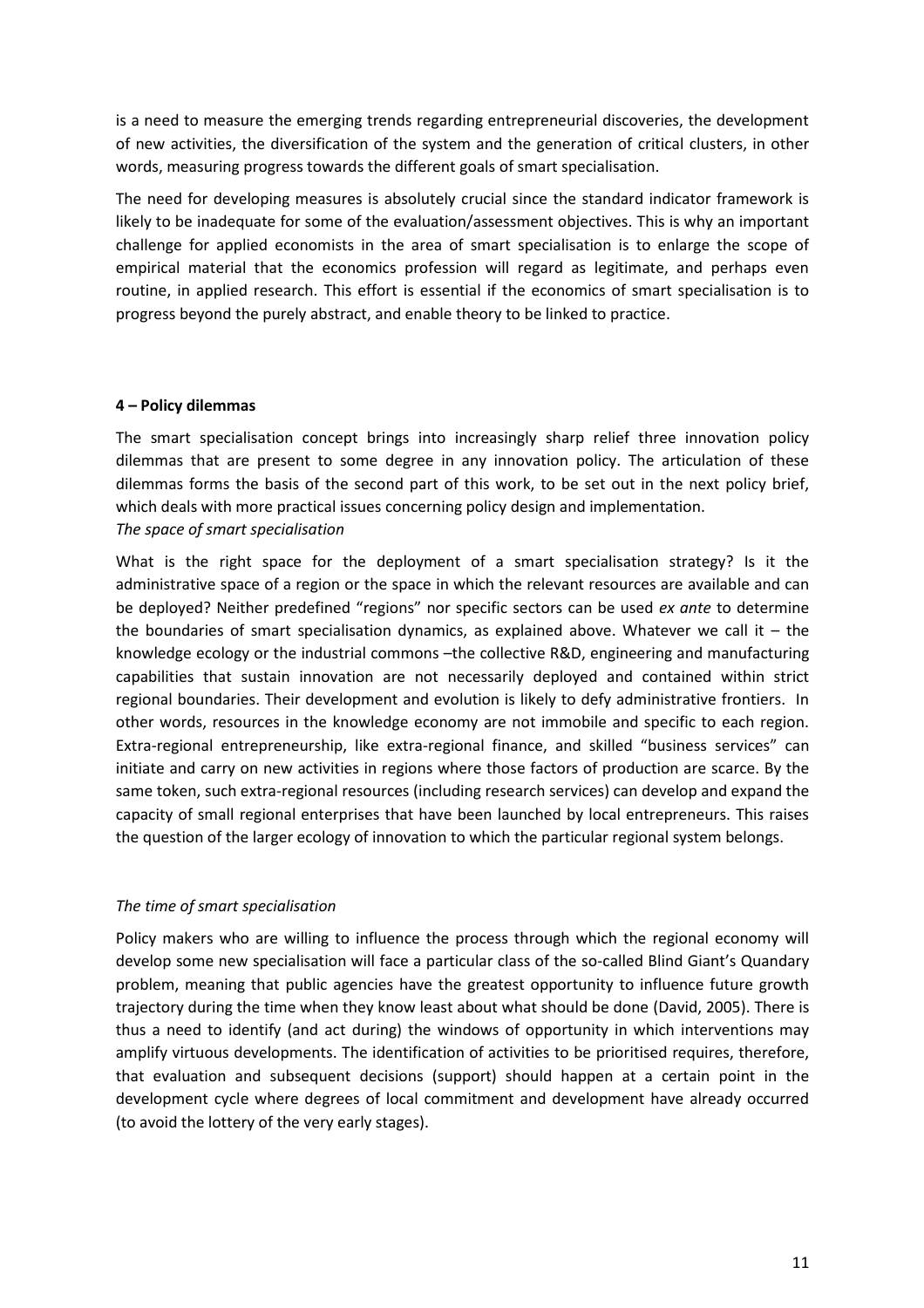#### *Changing priorities and the continuity of policy*

According to our principle 3, priorities are not selected for ever. The goal is to diversify the system through the generation of new options. It is therefore crucial to revisit regularly the portfolio of prioritised activities. After a certain period of time, the 'old' priorities funded under the smart specialisation strategy should be withdrawn the strategy so that new priorities can be supported (in a context of limited public budget).

Nevertheless, emergence and early growth do require time. The support of new activities needs some kind of continuity in funding R&D and other innovation-related activities (5 years?). This dilemma is, however, not as severe as it might appear at first glance. Changing priorities do not mean that the 'old' activity will not find funding any more to finance their R&D and innovation activities. Rather, they will just move from the smart specialisation instrument to the general regional innovation strategy that provides other (more horizontal) funding instruments. In that sense the smart specialisation strategy and the regional innovation strategy require strong complementarity.

#### **5 - Conclusions**

A smart specialisation strategy is a good policy. It attempts to make two critical and somewhat conflicting requirements compatible: identifying priorities in a vertical logic (specialisation) and keeping market forces working to reveal domains and areas where priorities should be selected (smart). However implementing such a policy is by no means a trivial matter. It will require good institutions and strong policy capabilities at regional level. A second policy brief will be soon published and will precisely deal with translating the objectives and principles described here at a certain level of abstraction to the level of practical implementation: a set of tools and programmes that will provide an operational content to the concept.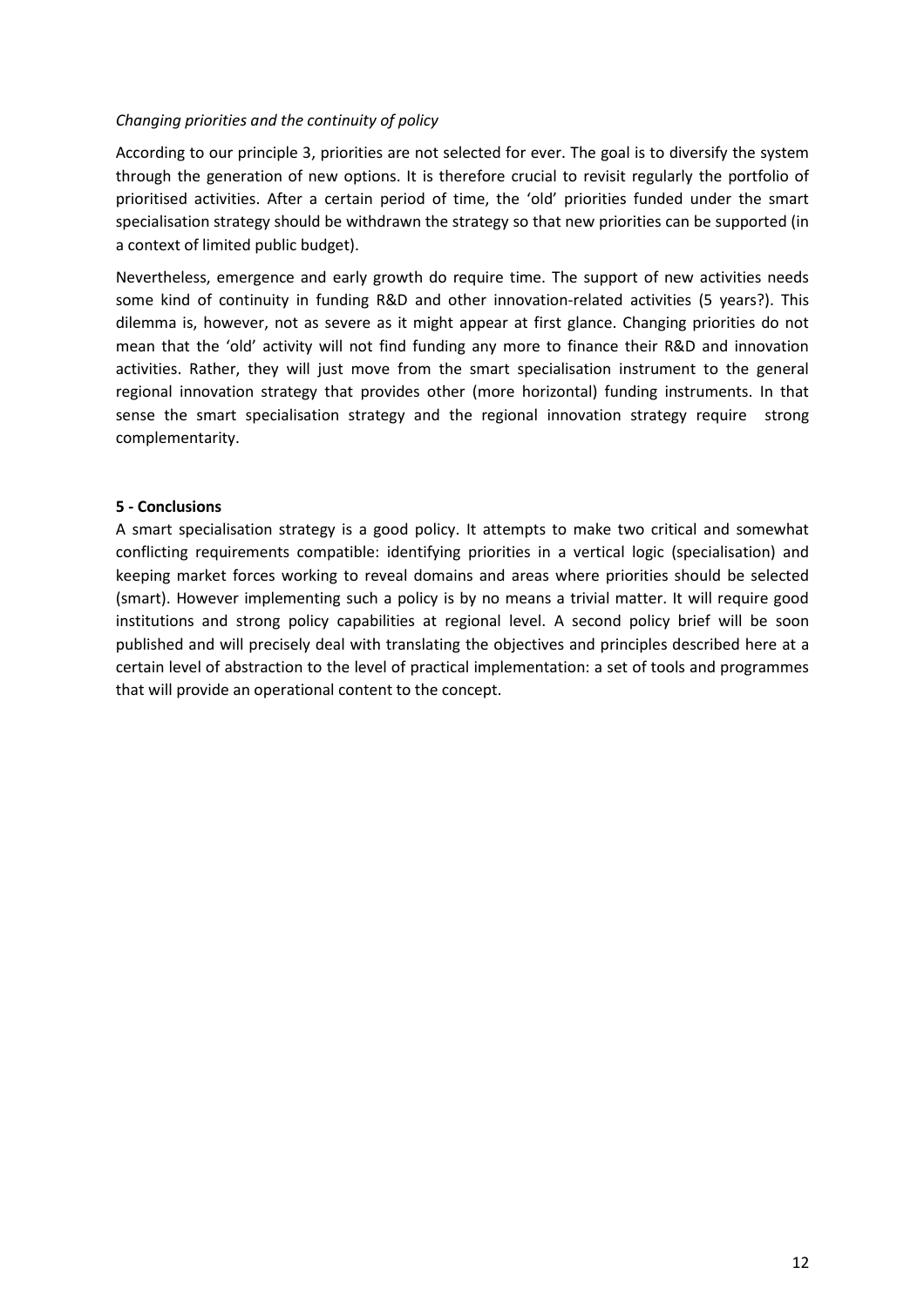#### R**eferences**

Aghion, P., Boulanger, J. and Cohen, E. (2011) Rethinking industrial policy, *Bruegel Policy Brief*, nr. 2011/04.

Agrawal, A. and Cockburn, I. (2002) University research, industrial R&D and the anchor tenant hypothesis, NBER Working Paper No. 9212, National Bureau of Economic Research.

Agrawal, A., Cockburn, I. and Oettl, A. (2010) Innovation and the firm size diversity hypothesis, *draft*.

Agrawal, A., Cockburn, I. and Rosell, C. (2009) Not invented here : creative myopia and company towns, *draft.*

MacNeill, S., and Bailey, D.G. (2008) The Rover task force: a case study in proactive and reactive policy intervention?, *Regional Science and Policy in Practice*, 1(1): 109–124.

Bresnahan,T. (2010) General Purpose Technologies, in B. Hall and N. Rosenberg (Eds.), *Handbook in Economics of Innovation*, volume 2, North-Holland.

Bresnahan, T. and Trajtenberg, M. (1995) General purpose technologies: engines of growth, *Journal of Econometrics*, 65(1): 83–108.

David, P.A. (1998) Economic geography, history and destiny: reflections on Paul Krugman's elegant naked models in space *World Bank Conference*, Washington DC.

David, P.A. (2005) Path-dependence in economic processes: implications for policy analysis in dynamical system contexts, in K. Dopfer (Ed.), *The Evolutionary Foundations of Economics*, Cambridge University Press.

Foray, D., David, P.A., and Hall, B. (2009) *Smart specialisation – the concept*, Knowledge Economists Policy Brief No. 9.

Frenken, K., Van Oort, K. and Verburg, T. (2007), Related Variety, Unrelated Variety and Regional Economic Growth, *Regional Studies*, 41 (5): 685–697.

Hausmann, R. and Rodrik, D. (2003) Economic development as self-discovery, *Journal of Development Economics*, 72 (2): 603–633.

Henderson, R. and Cockburn, I. (1996) Scale, scope and spillovers: the determinant of research productivity in drug discovery, *The RAND Journal of Economics*, 27 (1): 32–59.

Hirshleifer, J. (1971), "The Private and Social Value of Information and the Reward to Inventive Activity ", *The American Economic Review*, 61(4): 561–574.

Navarro, M., Aranguren, M.J. and Magro Montero, E. (2011) Smart specialisation strategies: the case of Basque Country, *Orkestra Working Paper Series*, nr. 2011-R07.

Nikulainen, T. (2008) Open innovation and nanotechnology: an opportunity for traditional industries, Working Paper, The Research Institute of the Finnish Economy, Helsinki, April 2008.

Phelps, E.S. (2012) Roadblocks to recovery and rehabilitation, in Global Economy: Crisis without End, Panel hosted by the New York Review of Books, February 17, 2012.

Rodrik, D. (2004) Industrial policy for the twenty-first century, *CEPR Discussion paper Series*, No. 4767.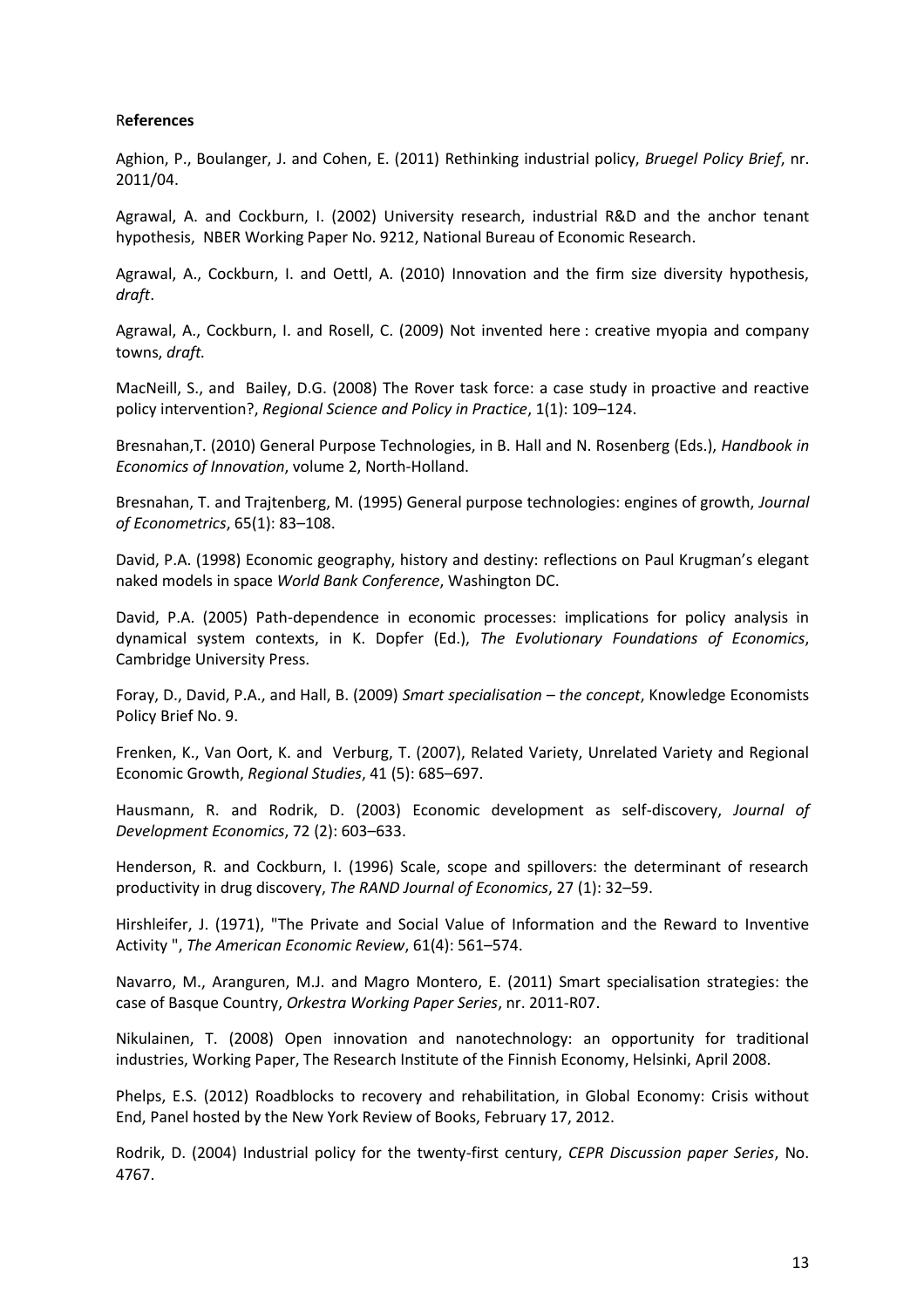Trajtenberg, M. (2002), Government support for commercial R&D: lessons from the Israeli experience, in A. Jaffe and J. Lerner and S. Stern (Eds.), *Innovation Policy and the Economy, Volume 2*, NBER Books, National Bureau of Economic Research.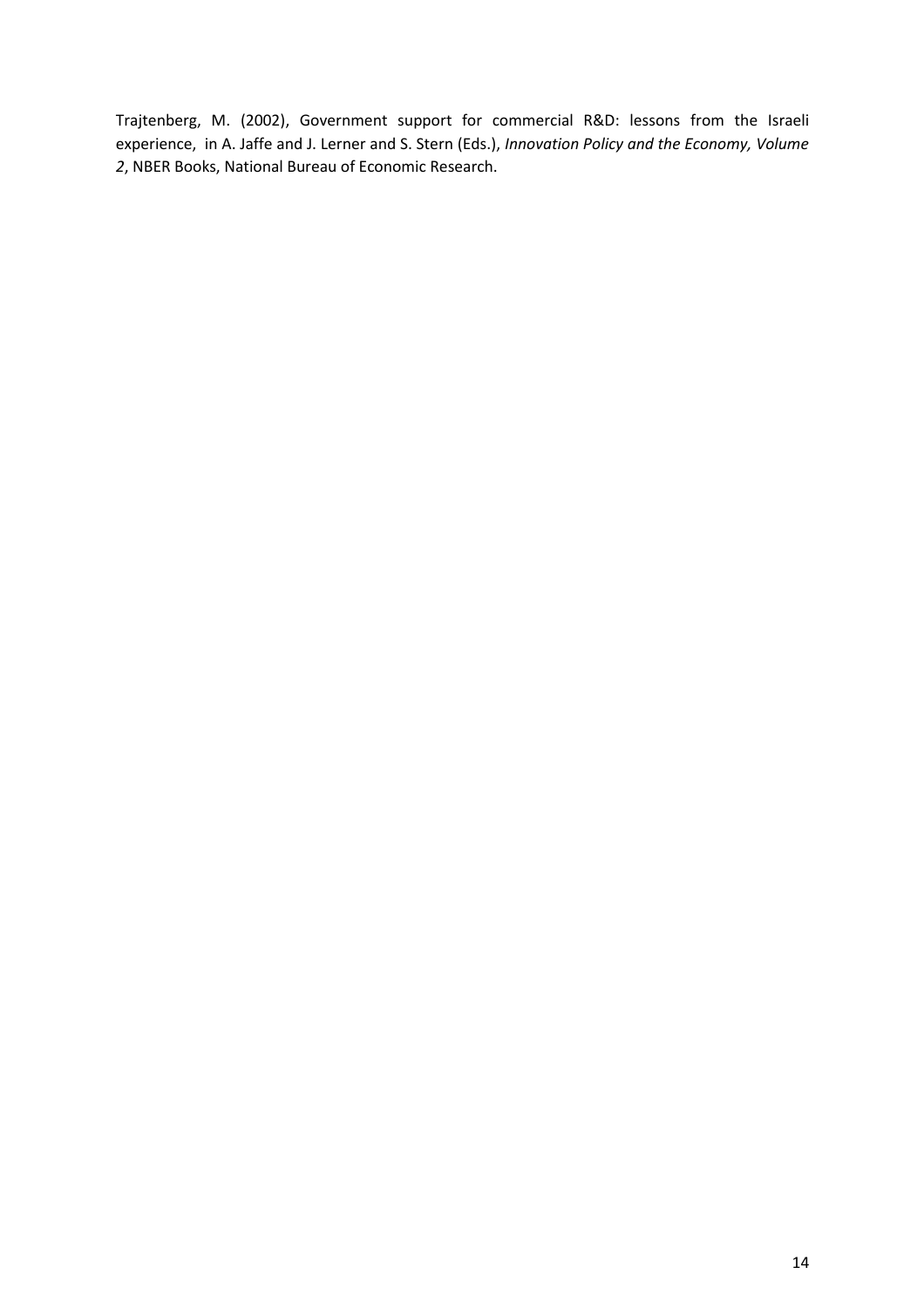European Commission EUR 26005 – Joint Research Centre – Institute for Prospective Technological Studies

Title: The goals of Smart Specialisation

Authors: Dominique Foray and Xabier Goenaga

Luxembourg: Publications Office of the European Union

2013 - 14 pp. – 21.0 x 29.7 cm

EUR – Scientific and Technical Research series – ISSN 1831-9424 (online)

ISBN 978-92-79-30547-4 (pdf)

doi:10.2791/ 20158

#### Abstract

Smart specialisation is an innovative policy concept which emphasizes the principle of prioritisation in a *vertical* logic (to favour some technologies, fields, population of firms) and defines a method to identify such desirable areas for innovation policy intervention. Its rationale involves both *the fact* that, even in the information age, the logic of specialisation is intact, particularly for small entities such as regional economies in Europe and *the argument* that the task of identification (of what should be prioritised) is very difficult and therefore needs a sophisticated policy design. Smart specialisation is not a planning doctrine that requires a region to specialise in a particular set of industries. Instead, it seeks robust and transparent means for nominating those new activities, at regional level, that aim at exploring and discovering new technological and market opportunities and at opening thereby new domains for constructing regional competitive advantages. Thus, rather than offering a method for determining if a hypothetical region has a "strength" in a particular set of activities, e.g., tourism and fisheries, the crucial question is whether that region would benefit from and should specialise in certain R&D and innovation projects in some lead activities such as tourism or fisheries. With this policy brief, it is our aim to set out a coherent vision of the *goals* of the policy approach that is evoked by the term *smart specialisation*. A second policy brief will be soon published and will explore the requirements and implications of operationalising that conceptualisation.